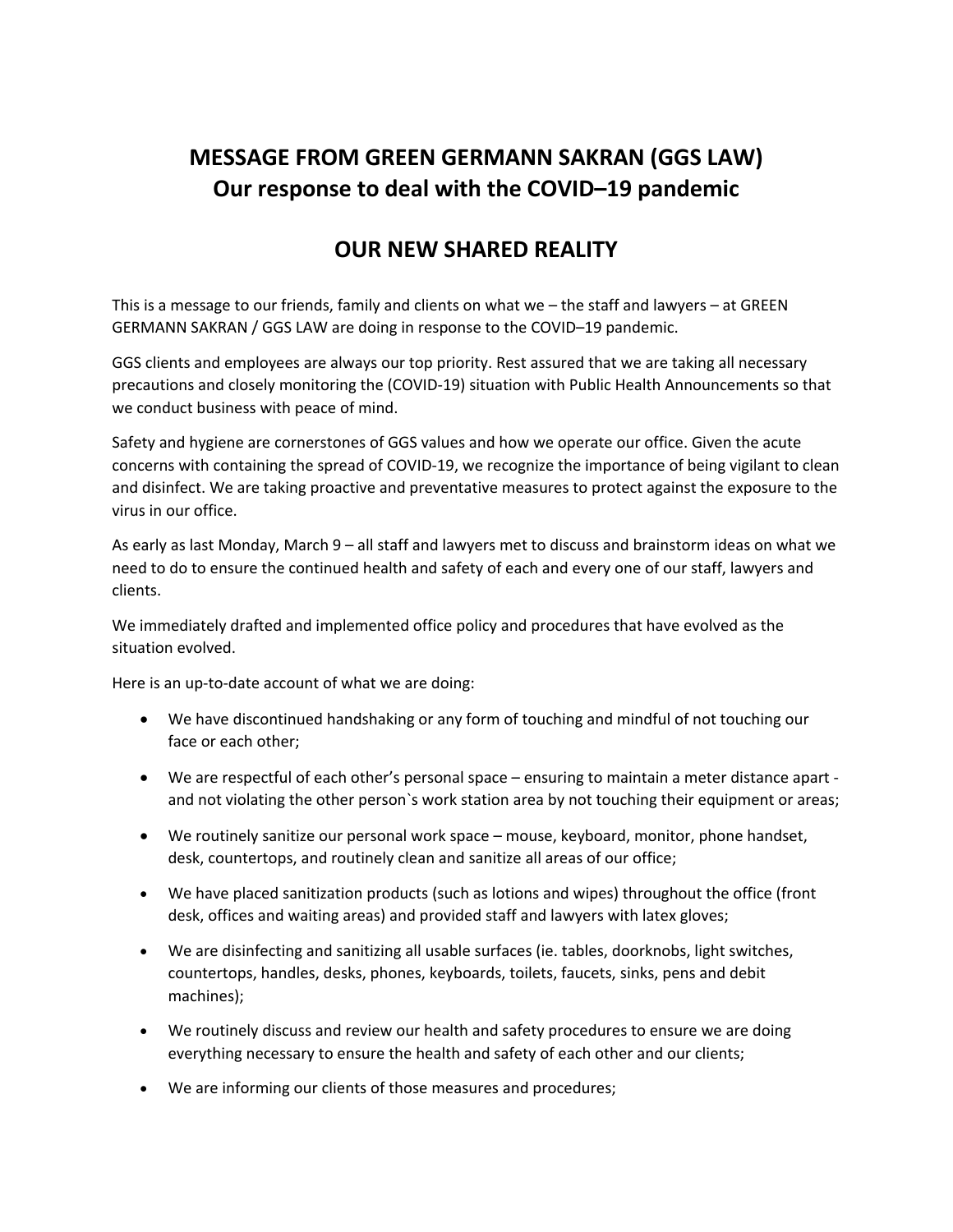- We are not sharing pens;
- We are conducting ALL client meetings and consultations via ZOOM or SKYPE video conferencing and providing clients with an email link to download either of these video conferencing platforms:
	- https://www.skype.com/en/get-skype/ or,
	- https://zoom.us/support/download and,
	- $\bullet$  In the event a client does not have access to such video technology the old fashion telephone is used;
- Where "in-office" attendances are necessary:
	- $\circ$  We are screening clients to ensure they do not attend if they are sick or experiencing a fever or flu-like symptoms;
	- $\circ$  We are restricting client attendances to our one (1) main floor meeting room which is sanitized before and after each meeting;
	- o We wear a fresh pair of latex gloves during in-person client meetings;
	- o We provide the client with a sanitized pen to use;
- Client attendances are intentionally kept as brief as possible and restricted to the signature of documents only (IN/OUT is the idea);
	- $\circ$  The conversational aspects of reviewing, explaining and amending documents are conducted in advance of client attendances by video and/or telephone conferencing;
	- $\circ$  Where there are multiple clients such as spouses/business partners/co-executors we are staggering their entry to the meeting room;
- By restricting client attendances to one office on the main floor, it is allowing us to better control the health and safety of that area for clients – and ensuring that the larger upstairs work area of staff and lawyers remains safe;
- We are constantly and frequently washing and sanitizing our hands and everything we touch. As much as possible, we are conscious of not touching our mouth and nose;
- We are regularly discussing and assessing if we need to modify what we are doing and if we need to add or modify our procedures;
- We are not forcing staff or lawyers to work and yet, the consensus is we WANT to be here and that is primarily because we feel safe in all that we are doing;